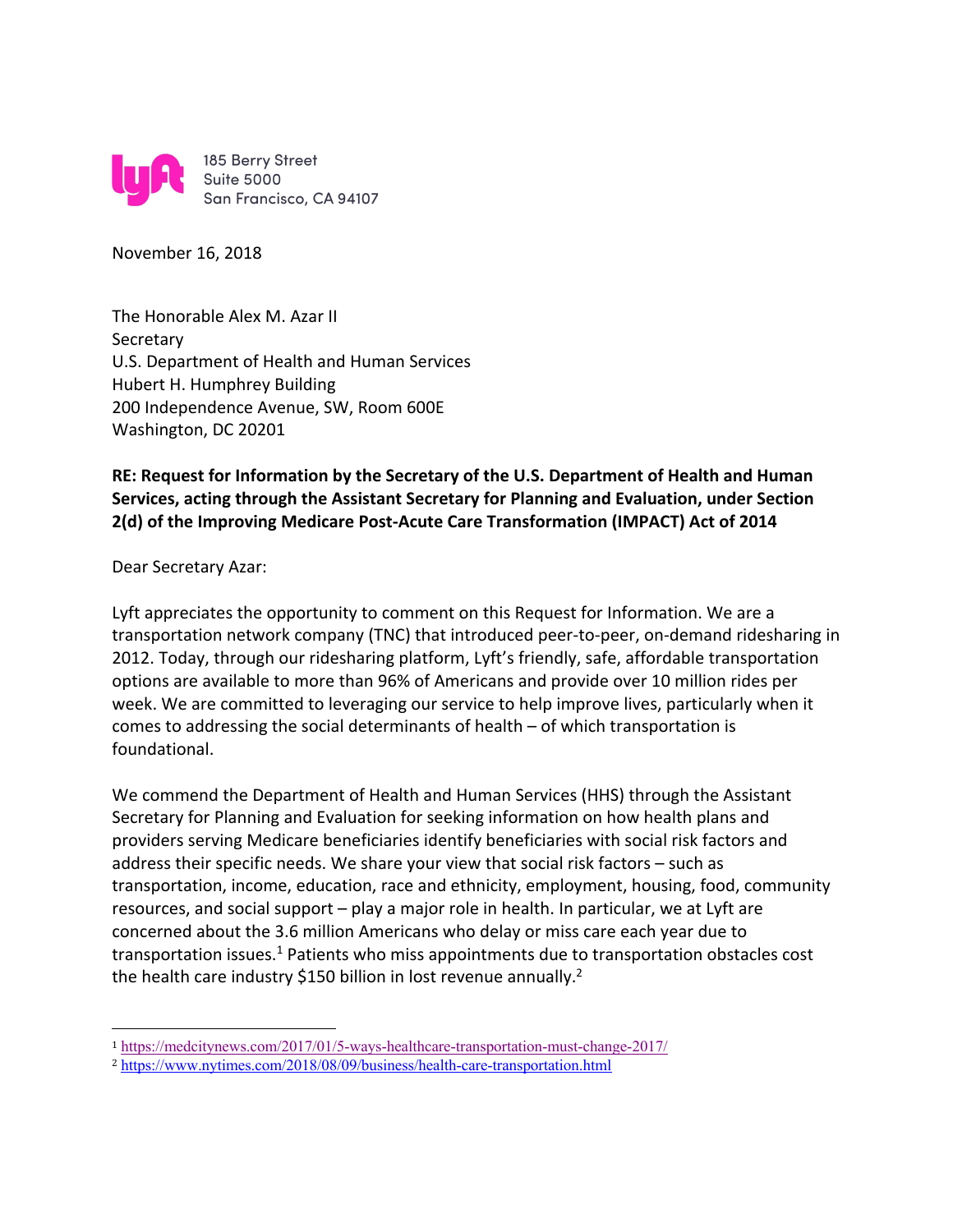

Lyft's non-emergency medical transportation (NEMT) services provide a reliable solution to this gap in transportation for patients. NEMT ensures transportation to and from providers for situations that do not involve immediate threat to the life or health of the beneficiary. Florida State University found that if just one percent of NEMT resulted in the avoidance of an emergency department hospital visit, the payback to the state would be approximately \$11.08 for each dollar the state invests in its medical transportation program.<sup>3</sup>

Lyft has been at the forefront of partnering with health plans and providers to provide NEMT services. In 2016, Lyft began its partnership with CareMore Health, a physician-led integrated care delivery system that operates Medicare Advantage plans. CareMore Health and Lyft launched a pilot program in Southern California to assess the impact of Lyft's NEMT services on patient experience and costs. The study found that our partnership reduced transportation wait times by 30 percent and the average cost per-ride fell 32.4 percent from \$31.54 to \$21.32.<sup>4</sup>

Reducing per-ride costs allowed Lyft and CareMore Health to expand the program system wide throughout the course of 2017. We now offer rides throughout all CareMore Health Medicare Advantage markets, reaching 75,000 patients across California, Nevada, Arizona, and Virginia. By the end of 2017, CareMore Health provided 91 percent of its curb-to-curb, ambulatory rides through Lyft accounting for up to 7,000 rides per month, and a total of 68,993 rides over the course of 2017.<sup>5</sup> The expansion of their NEMT benefit allowed Lyft and CareMore Health to provide an additional 28,000 rides (a 12 percent increase) at no additional cost.<sup>6</sup> Even more importantly, since the expansion of the pilot to the entire CareMore Health system, 96 percent of patients reported in a survey that they felt safe or very safe using Lyft-based rides through CareMore and 98 percent said they were satisfied or very satisfied with Lyft's NEMT services.<sup>7</sup>

Our partnership with CareMore Health also allowed us to address new technological and cultural barriers for seniors. For example, some CareMore Health members felt uncomfortable distinguishing Lyft cars from other cars on the street, so we developed a placard with the Lyft logo and designated wait stations to help riders easily identify their Lyft ride. CareMore Health and Lyft also collaborated on senior sensitivity trainings on a voluntary basis for Lyft's independent contractor drivers to educate them on how to interact with an elderly client base and make them feel more comfortable with Lyft services.

<sup>3</sup> http://www.fdot.gov/ctd/docs/aboutusdocs/roi\_final\_report\_0308.pdf

<sup>4</sup> https://jamanetwork.com/journals/jama/article-abstract/2547765

<sup>5</sup> https://www.healthaffairs.org/do/10.1377/hblog20180907.685440/full/

<sup>6</sup> https://www.healthaffairs.org/do/10.1377/hblog20180907.685440/full/

<sup>7</sup> https://www.ajmc.com/focus-of-the-week/caremore-finds-success-using-lyft-to-transport-medicare-beneficiariesto-appointments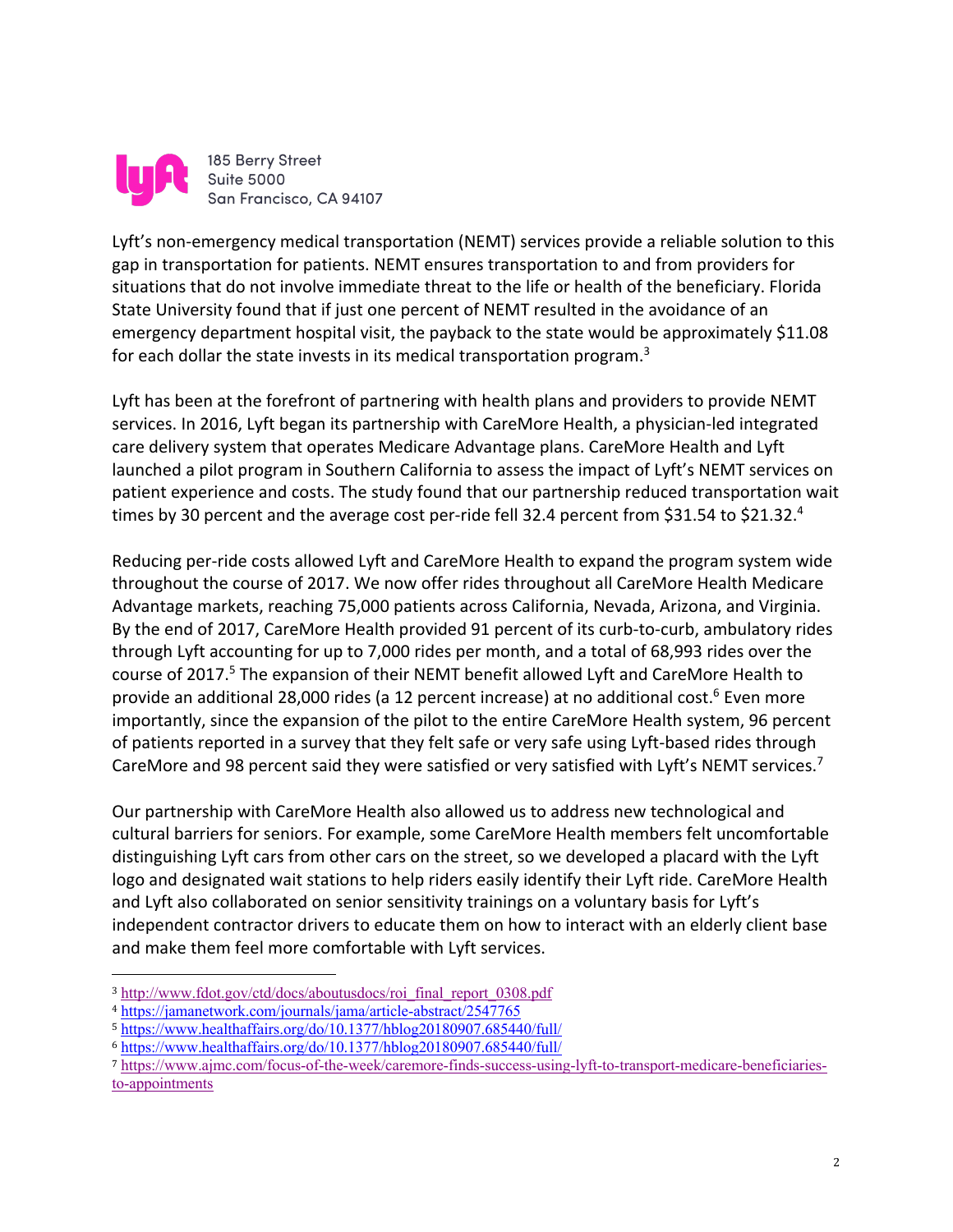

185 Berry Street **Suite 5000** San Francisco, CA 94107

In addition to our partnerships with health plans, Lyft also partners with providers to offer NEMT services. In November 2016, as just one example, Lyft collaborated with Denver Health, a large safety net hospital that provides health care for approximately 150,000 individuals, to order transportation services for recently discharged patients and patients in need of transportation to and from outpatient clinical appointments.<sup>8</sup> During the initial three months<sup>9</sup> of our partnership, Denver Health ordered more than 200 rides from Lyft. Prior to the partnership, patient advocates at Denver Health received daily complaints about the lack of adequate transportation. Since the launch of Lyft services, patient advocates have ceased receiving complaints about transportation.10

On average, the cost per ride for Denver Health is just \$7 and the service is provided freely to patients within a 20-mile radius of the hospital.<sup>11</sup> Denver Health has paid for more than 4,000 rides since the beginning of the program.<sup>12</sup> Furthermore, Denver Health has found that Lyft NEMT services are a great benefit to patients for whom English is a second language and navigating other transportation options can be especially challenging.<sup>13</sup>

Lyft is also working to help people with disabilities increase their mobility. In fact, 75 percent of Lyft passengers who are living with a disability say Lyft has increased their mobility.<sup>14</sup> Our ride sharing service makes running errands, going to doctors appointments and heading to work or class easier for individuals who cannot drive or for whom public transportation poses a challenge. Lyft partners with the National Federation of the Blind and the National Association of the Deaf to expand transportation options for individuals who are blind or low vision and deaf or hard-of-hearing, and to ensure the Lyft app is a usable interface for both. Lyft also partners with the National Down Syndrome Society, helping Americans with intellectual or developmental disabilities enjoy significantly improved transportation options and

<sup>8</sup> https://www.aha.org/news/insights-and-analysis/2018-03-01-case-study-denver-health-medical-centercollaborates-lyft

<sup>9</sup> https://www.aha.org/news/insights-and-analysis/2018-03-01-case-study-denver-health-medical-centercollaborates-lyft

<sup>10</sup> https://www.aha.org/news/insights-and-analysis/2018-03-01-case-study-denver-health-medical-centercollaborates-lyft

<sup>11</sup> http://www.denverhealthfoundation.org/the-foundation/newsroom/denver-healths-new-program-utilizes-lyft-toget-patients-home-safely

<sup>12</sup> http://www.denverhealthfoundation.org/the-foundation/newsroom/denver-healths-new-program-utilizes-lyft-toget-patients-home-safely

<sup>13</sup> https://www.aha.org/news/insights-and-analysis/2018-03-01-case-study-denver-health-medical-centercollaborates-lyft

<sup>14</sup> https://take.lyft.com/economic-impact/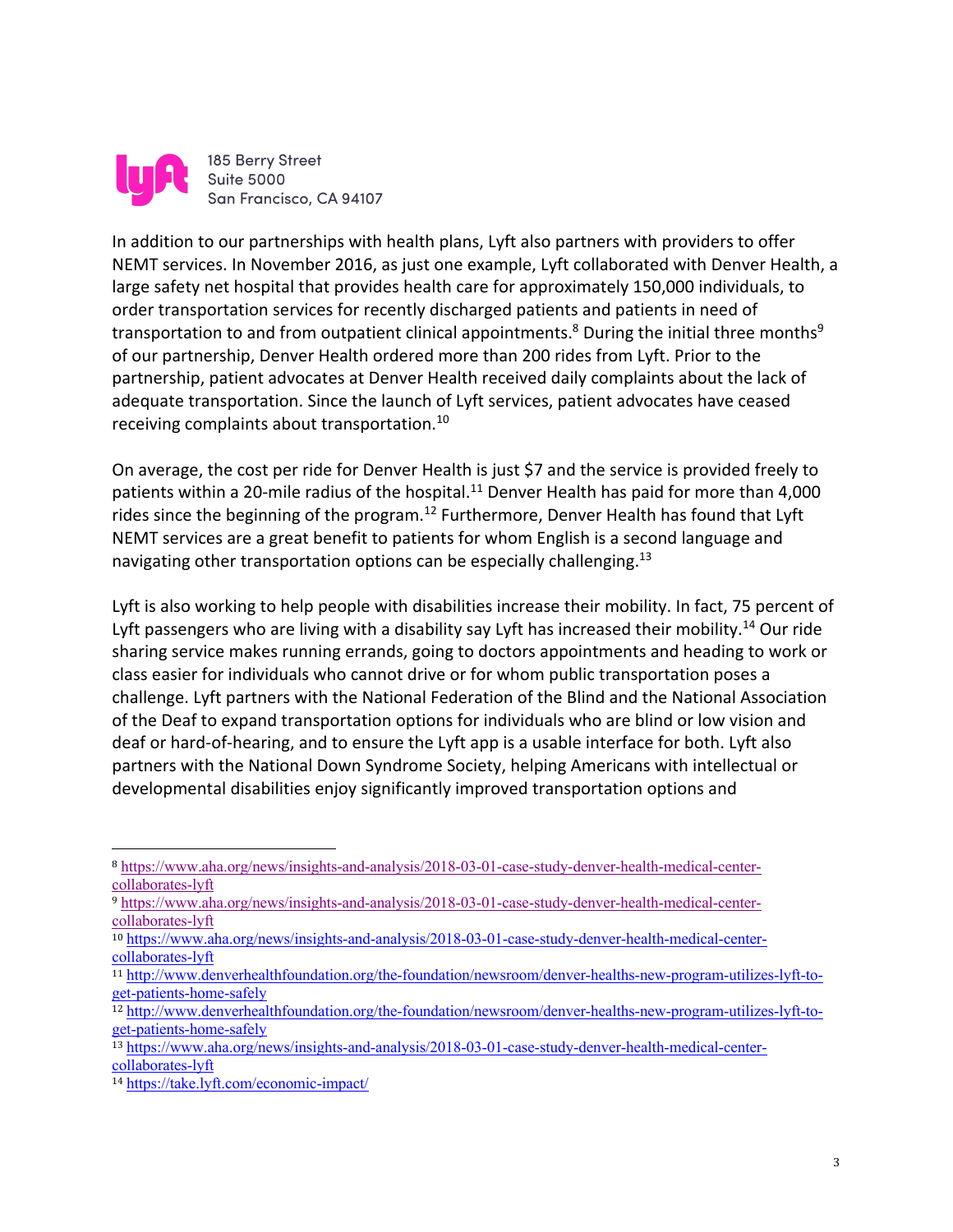

independence through ridesharing. Lyft is committed to ongoing progress toward better understanding and advancing its ability to improve transportation for people with disabilities.

Additionally, Lyft is concerned with the impact the lack of access to reliable transportation has on social isolation and consequential health effects. According to AARP, more than 8 million adults over the age of 50 are affected by isolation.<sup>15</sup> Isolation can be quantifiably measured using indicators such as the size of one's social network and frequency of social engagement, access to transportation and ability to access resources and information. Furthermore, isolation is often the result of multiple causes such as poor physical and/or mental health, poorly designed communities and lack of resources. AARP has found that the health risks of prolonged isolation are equivalent to smoking 15 cigarettes a day.<sup>16</sup>

The lack of accessible and affordable transportation options and loss of the ability to drive contribute to social isolation. About 21 percent of individuals over 65 do not drive, many for health reasons, and many baby boomers do not have children or spouses to drive them.<sup>17</sup> Furthermore, more than half of the U.S. non-driving population age 65 and over stays home on any given day because they don't have transportation.<sup>18</sup> Lyft allows seniors to retain independence and reduce social isolation through our easy-to-use, on-demand ride services. In addition, we have partnerships with senior living communities such as Brookdale Senior Living, one of the largest operators of senior living facilities in the country and Life Care Services, the third largest manager of full-service senior living communities.

Finally, we are incredibly encouraged by preliminary results of a study conducted by the University of Southern California's 2018 Body Computing Conference found that access to transportation via Lyft rides improve quality of life for seniors by 90 percent. The research was conducted through a partnership between Lyft and the University of Southern California Center for Body Computing in collaboration with UnitedHealthcare and the AARP Foundation. Over a three month period, 150 seniors living with chronic conditions in the Los Angeles area had access to unlimited Lyft rides, with a strong emphasis on doctor's appointments. Most of the participants lived alone and were either retired, unable to work or had a disability. 68 percent

<sup>15</sup> https://connect2affect.org/about-isolation/

<sup>16</sup> http://connect2affect.org/about-isolation/

<sup>17</sup> https://www.nytimes.com/2018/08/09/business/health-care-transportation.html

<sup>18</sup> https://www.aarp.org/content/dam/aarp/livable-communities/learn/transportation/waiting-for-a-ridetransit-access-and-americas-aging-population-aarp.pdf